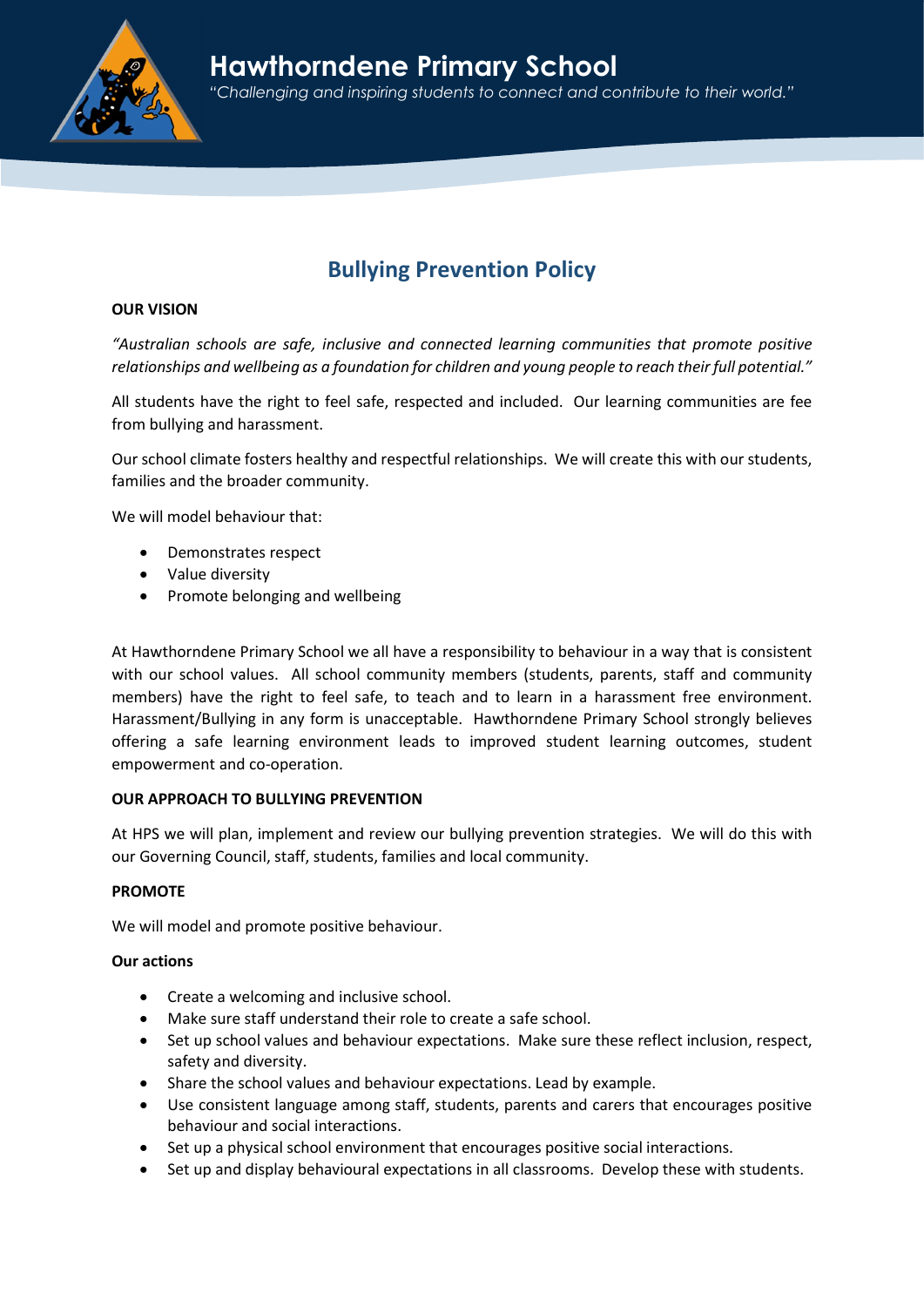Review regularly. Lead by example.

Make sure students feel safe to raise concerns and report bullying.

# **TEACH**

We will explicitly teach respectful behaviours and expectations about bullying in the classroom.

# Our actions

- Build staff skills to respond well to bullying.
- Teach about bullying in all year levels. Include how to prevent, identify, respond to and report bullying and cyberbullying.
- Explicitly teach positive behaviour and social and emotional skills. Guide students to have healthy relationships, both in person and online. Do this across all subject areas.
- Use teachable moments when a bullying issue happens. Teach about respectful and appropriate behaviours.

# INTERVENE

We will intervene in specific incidents of bullying or observed bullying behaviour.

# Our actions

- Take bullying seriously. Respond to reports of bullying or observed bullying behaviour.
- Use fair and consistent responses to bullying or suspected bullying
- Document all bullying incidents. Check in with students while bullying incidents are bring resolved.

# WORK WITH OTHERS

We will work with families, service providers and the community to address bullying.

# Our actions

- Work with Governing Council, site leadership, department staff and the local community to design local strategies to prevent and reduce bullying
- Encourage parents and carers to take part in activities that promote safety and wellbeing.
- Share information with parents and carers about bullying. Include how to recognize it and what to do when their child is involved in bullying.

# RESPOND

We will provide visible and consistent responses to bullying that foster trust and confidence in the school community.

# Our actions

- Share information on how to prevent and respond to bullying and cyberbullying
- Review our strategies and actions to prevent and respond to bullying. We will make sure that student needs are being met
- Set up safe ways for students to report bullying and let students know how to do this
- Make information about the complaints resolution process available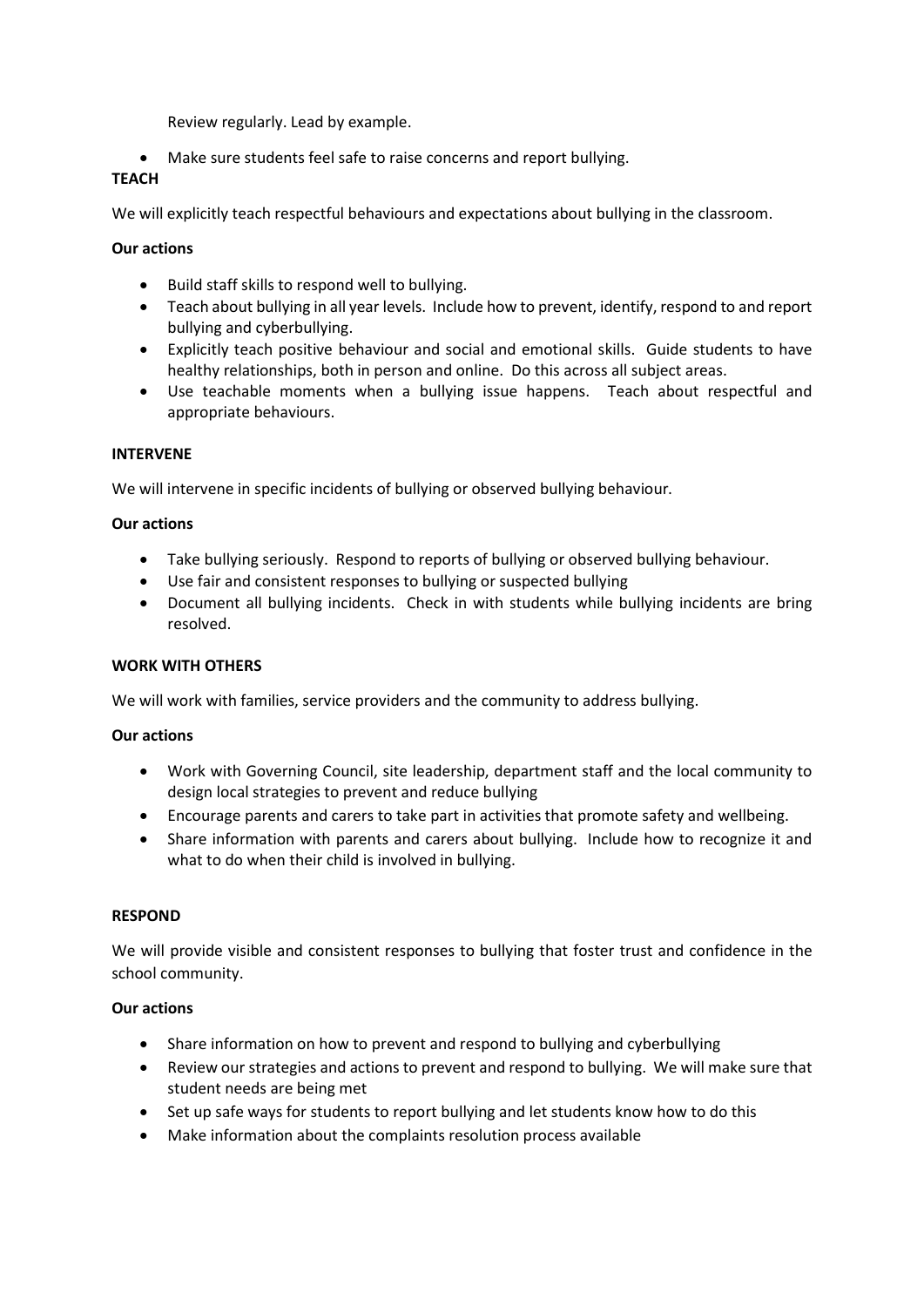#### REPAIR AND RESTORE RELATIONSHIPS

We will repair and restore relationships that have been harmed by bullying.

# Our actions

- Develop solutions to bullying incidents with students, staff, parents and caregivers
- Support students who have engaged in bullying behaviours. Help them to think about the result of the behaviour. Help them to learn positive behaviour.
- Support all students who experience bullying, engage in bullying behaviour, or witness bullying

# CREATE SAFETY AND WELLBEING

We will establish safety and wellbeing

# Our actions

- Set up inclusive practices so students who might feel excluded are safe and supported
- Take action against discrimination, harassment and violence. Report criminal actions to South Australian Police
- Provide targeted social and emotional support for students who need more help after bullying incidents

# HOW BULLYING IS REPORTED AND RESOLVED

We will work with students, parents and carers to resolve bullying issues. If needed, we will get advice, counselling and support from external services.

All reports of bullying will be taken seriously. Responses will be planned and quick. The principal or leadership team will immediately respond to life threatening, significant harm or criminal behaviour issues. We will refer criminal actions to South Australia Police.

Our responses will restore the safe and positive learning environment.

# REPORT BULLYING

You can report bullying to:

- Principal
- Deputy Principal
- Classroom Teacher

You can report bullying incidents by:

Face-to-face

Give us as much information as possible. This might include:-

- Who was involved, including who engaged in the bullying behaviour, who the behaviour was directed and witnesses.
- When the incident happened
- Where the incident took place, for example social media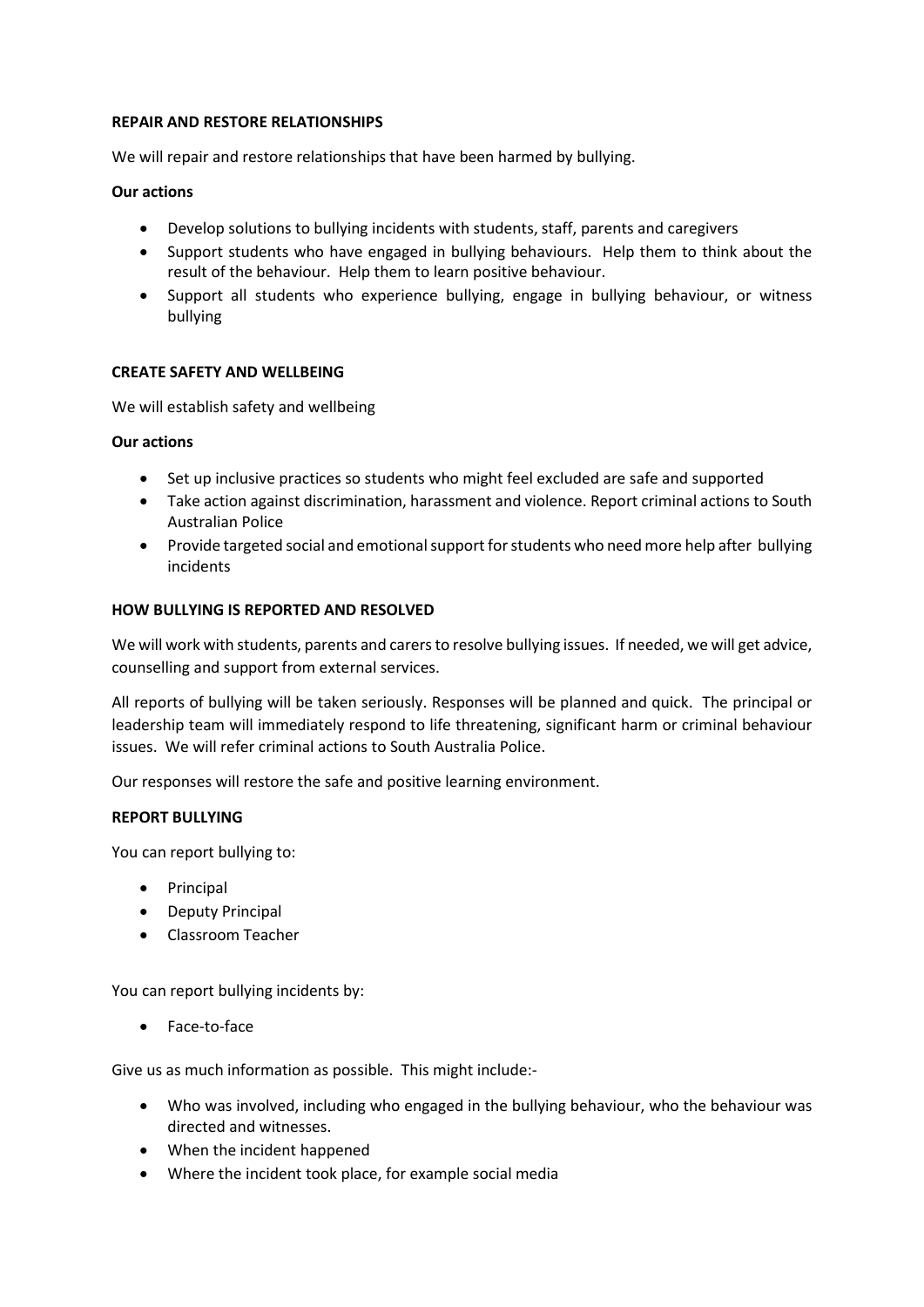- The behaviour
- if anyone stopped or tried to stop the behaviour
- What led up the incident
- What happened after the incident

# GATHER AND DOCUMENT INFORMATION

Staff might speak about the incident with:

- Students
- Parents or carers
- Other staff
- Any other witness or person involved

# INTERVENTION AND SUPPORT

Staff will see if the incident:

- Meets the definition of bullying
- Poses an immediate risk to student or staff safety

If there is no immediate risk, staff might use the following strategies with students directly involved:

- Restorative practices, including an apology
- Method of Shared Concern or Support Group Method intervention
- Parent or carer meeting
- School-based consequences For example:
	- o Loss of privileges
	- o Given a learning task
	- o Use of reflection space or class
	- o Limited areas for play or activities or extra yard supervision
- Suspension and exclusion

# REFER TO SERVICES

Refer students to specialist support, if needed. This might be from the Department for Education or external services. Options will be discussed with students and their families.

# DOCUMENT AND RECORD

All incidents of bullying and responses will be documented and stored in line with Department for Education records management procedures. A record of an incident might go in a student's file. Incidents can be recorded in our electronic databases. For example; EDSAS, IRMS or Day Map.

# MONITOR AND FOLLOW-UP

Staff will check on all students involved in a bullying incident. They will make sure all students are safe and relationships are repaired. They will talk with students, parents and carers about the actions taken. They will check if these actions have helped.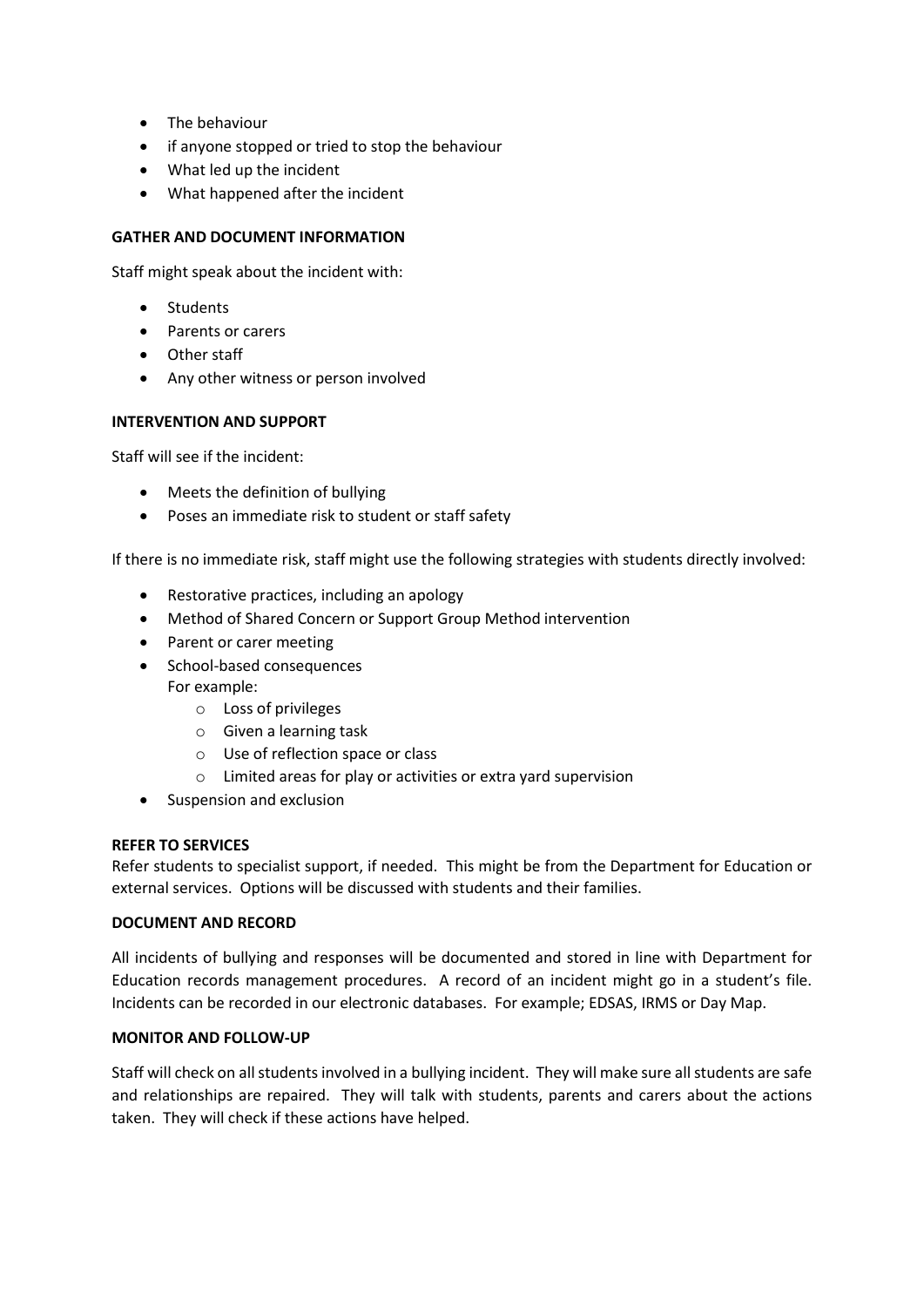If a student, parent or carer are not happy with the steps taken by the school, they can call the Department's complaints management line on 1800 677 435.

# **DEFINITIONS**

Bullying: A national definition of bullying has been endorsed by the Education Council.

- Bullying is an ongoing and deliberate misuse of power in relationships through repeated verbal, physical and/or social behaviour that intends to cause physical, social and/or psychological harm. It can involve an individual or a group misusing their power, or perceived power, over one or more persons who feel unable to stop it from happening.
- Bullying can happen in person or online, via various digital platforms and devices and it can be obvious (overt) or hidden (covert). Bullying behaviour is repeated, or has the potential to be repeated, over time (for example, through sharing of digital records).
- Bullying of any form or for any reason can have immediate, medium and long-term effects on those involved, including bystanders.
- Single incidents and conflict or fights between equals, whether in person or online, are not defined as bullying.

# BULLYING HAS THREE MAIN FEATURES

It involves a misuse of power in a relationship

Conflict or fights between equals are not defined as bullying. Bullying occurs where there is a power imbalance. This might come from:

- The context. For example; a number of children acting against one child
- Personal characteristics. For example; different physical, emotional or social development

One act by a single person might be bullying if:

- The behaviour adds to a series of other people's behaviour that misuse power and result in harm
- It can be shared online or through technology to a wide audience, or repeated with multiple views
- It involves behaviour that can cause harm.
- Bullying can cause physical and psychological harm.
- Physical harm can include injury. It can also include theft or damage to belongings.

Psychological harm can include:

- **•** Anxiety
- Not wanting to go to school
- Lack of interest in school
- Isolation and depression

Psychological harm can last some time. It will depend of a student's situation and the support available to them. Support might come from family, school and friends.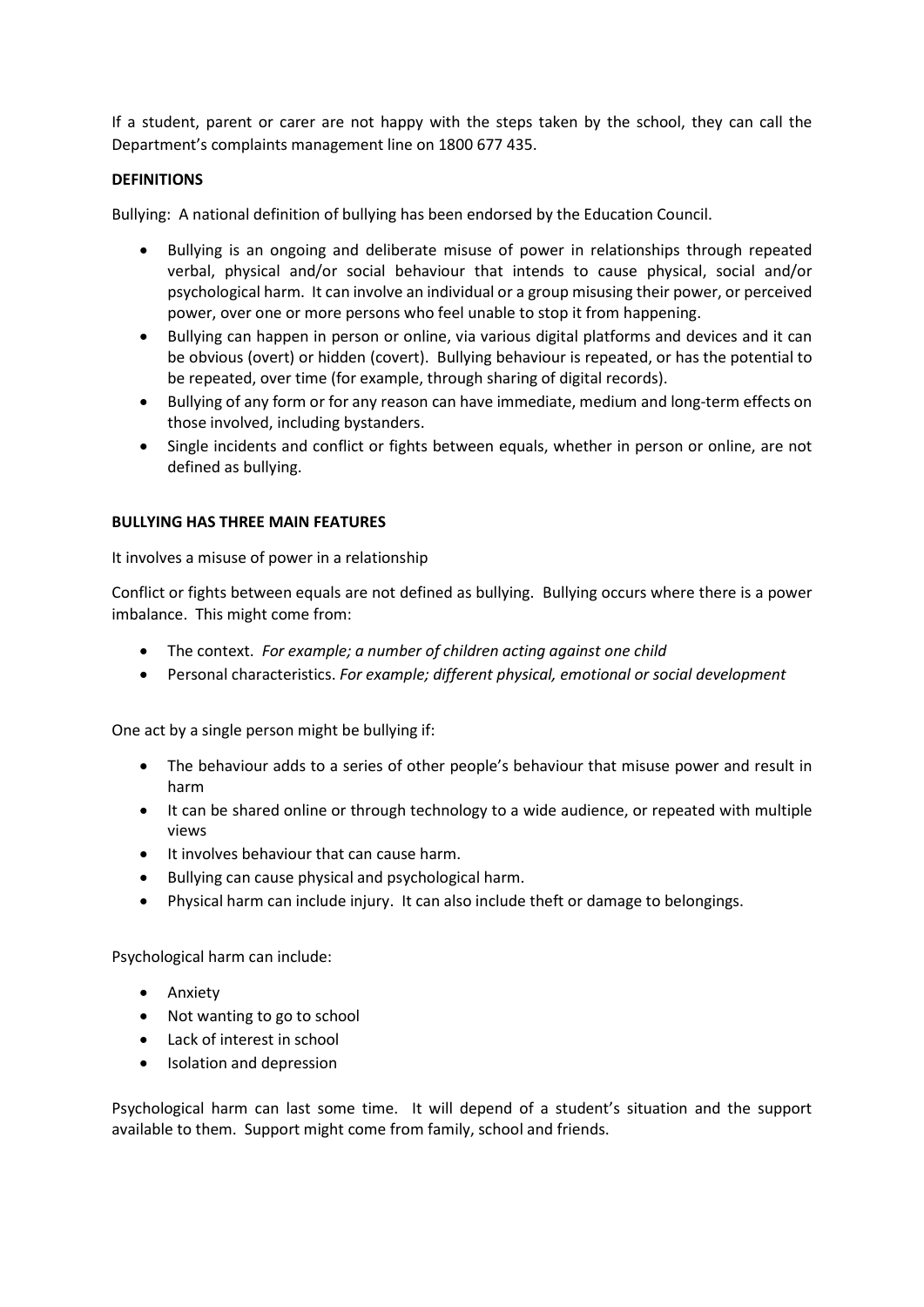A fear of being bullied can create psychological harm

# EXAMPLES OF BULLYING

- Physical: Hitting, kicking, tripping, pinching, pushing or damaging or stealing belongings
- Verbal: Verbal abuse, name calling, insults, teasing, intimidation or threats
- Social: Social exclusion, lying, spreading rumours, unkind facial expressions or body language, mean and condescending looks, playing jokes to embarrass and humiliate, mimicking and damaging someone's reputation or social relationships.
- Cyber: Cyberbullying is online bulling. It uses technology, including social media platforms. Verbal and social bullying can be cyberbullying when they occur online.

Cyberbullying includes:

- Abusive texts and emails
- Hurtful messages, videos and images, including images that have been changed
- Sharing personal images and videos without consent
- Pretending to be someone else online to be hurtful

# HARASSMENT, DISCRIMIANTION AND VIOLENCE

Bullying, harassment, discrimination and violence all create or add to a negative environment. This can make students feel unsafe and unable to reach their full potential.

# HARASSMENT

Harassment is behaviour that targets an individual or group. This can be because of their; identify; race; culture or ethnic origin; religion; physical characteristics; gender; sexual orientation; age or ability. It offends, humiliates, intimidates or creates an unsafe environment. It might be a pattern of behaviour or a single act. It might be on purpose or unintended.

# DISCRIMINATION

Discrimination happens when people are treated differently to others. This can be because of their identity; race; culture or ethnic original; religion; physical characteristics; gender; sexual orientation; age or ability. Discrimination interferes with people's right to fair treatment and equal opportunities.

# **VIOLENCE**

Violence is the intentional use of physical force or power. It can be threated or actual, against another person. It might result in psychological harm, injury or in some cases death. It might involve provoked or unproved acts. It can be one incident, a random act or can happen over time.

Bullying, harassment, discrimination and violence may be based on gender, race, sexuality, culture, religion, disability and care status. Bullying, harassment, discrimination and violence for any reason is not acceptable in South Australian public schools. It will be responded to:

Responses will depend on the:

- **•** Behaviour
- Needs of the students
- Rights of all students to be safely included in learning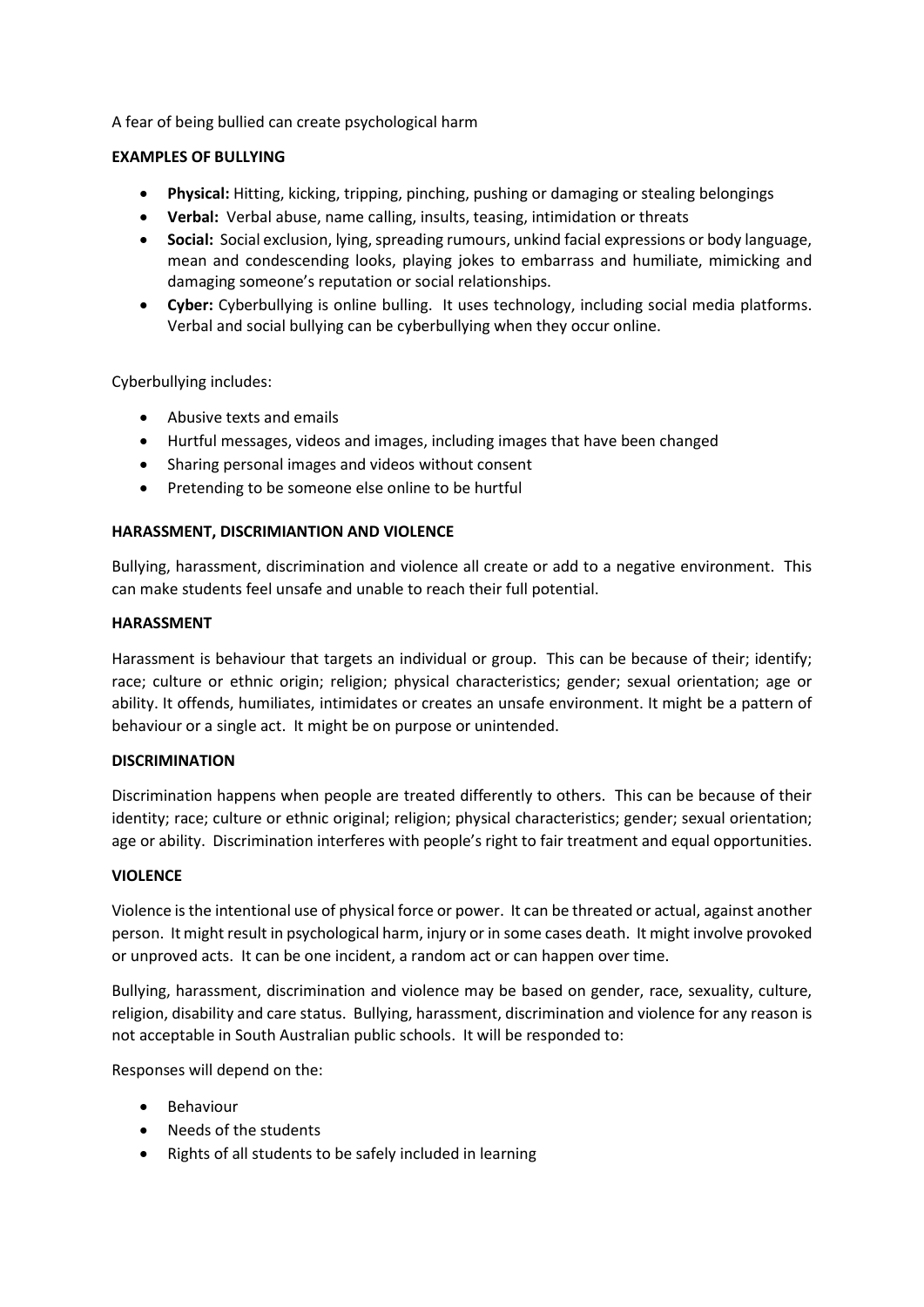#### ROLES AND RESPONSIBILLITES

We each have a role to play to:

- Prevent bullying and harassment
- Respond when it happens
- Support those involved and affected by bullying

The Australian Student Wellbeing Framework elements are leadership, inclusion, student voice, partnerships and support. They guide our practices and responses to prevent and reduce bullying in our school community.

# SCHOOL LEADERS AND STAFF

- Model and promote positive behaviour. Value diversity, demonstrate respect, and include all students and their families.
- Provide and take part in professional development to build skills, knowledge and confidence about preventing bullying. Including how to recognize, respond and manage it.
- Assess bullying date and trends to develop prevention strategies. Do this with the Governing Council and school community.
- Collect data on bullying regularly. Use the data to plan how you will prevent and respond to bullying.
- Explicitly teach students about respectful relationships, bullying and cyberbullying. Teach them how to recognise bullying, what to do and how to get help.
- Work with students to come up with solutions to bullying. Include them in decisions that affect their safety and wellbeing.
- Support all students to be included, in particular students at higher risk of being bulled.
- Take action when bullying and cyberbullying has been reported. This includes incidents that happen out of school hours or off school grounds when it relates to school relationships.
- Report criminal matters to the South Australian Police.
- Help parents and carers to recognise bullying. Include information about what to do when their child is engaging in or affected by bullying.
- Work with families, service providers and the community to support students affected by bullying.
- Support students to repair and restore relationships that have been harmed by bullying.
- Have planned responses to bullying. Make them visible and consistent. Responses should foster trust and confidence.
- Help students to be physical and psychologically safe from bullying.

# PARENTS AND FAMILIES

- Model and promote safe, respectful and inclusive behaviour.
- Help their children to be safe online at home. This includes checking their children's use of technology and social media.
- Make sure their children know how to identify and report bullying. Work with the school to help their children be safe from bullying.
- Talk to their children about safety issues. This includes bullying and cyberbullying. Help them understand what it is, why it is harmful and how to respond. Use the same messages the school uses.
- Report concerns about bullying to school staff.